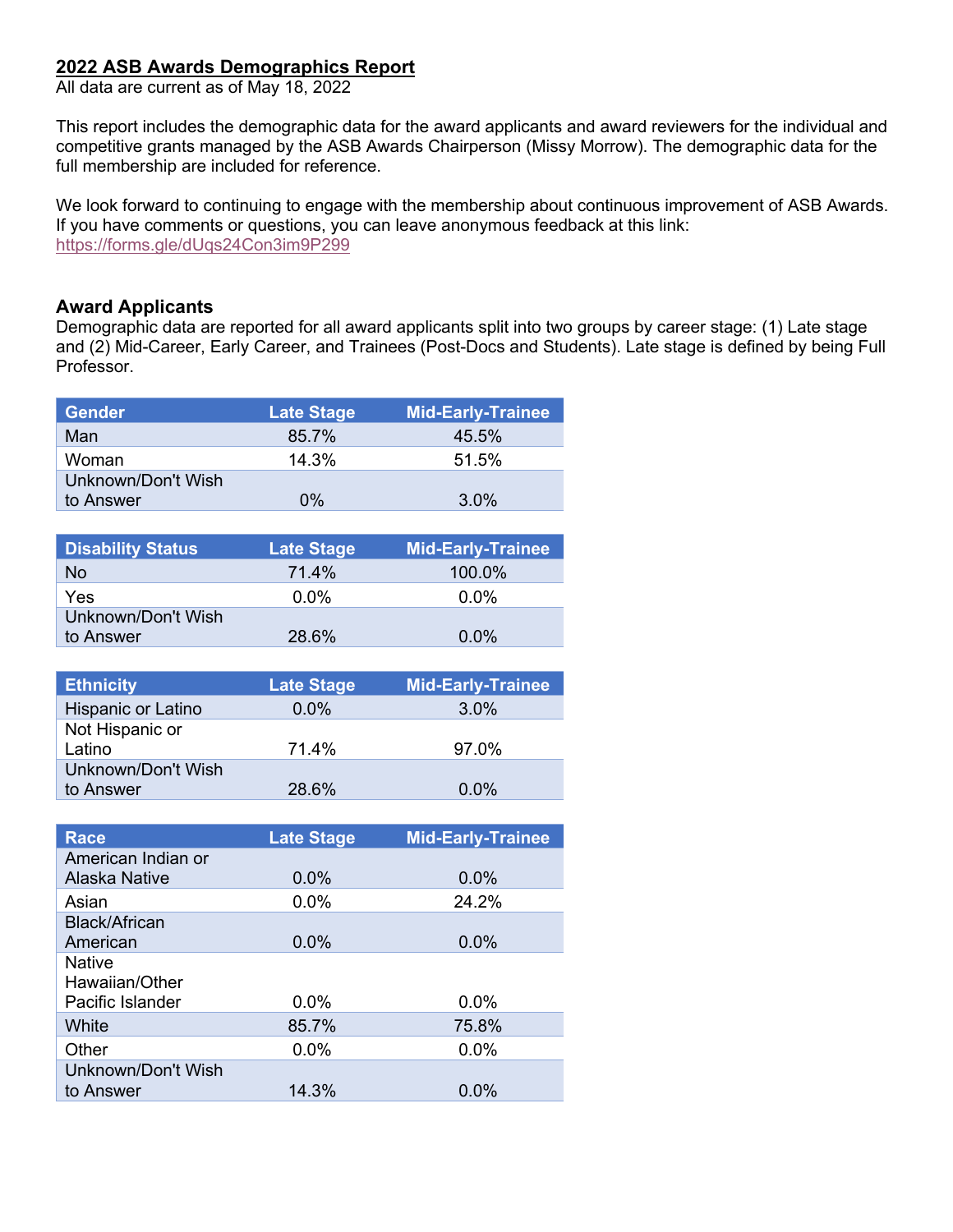## **Award Review Committee Members**

| Gender |       |
|--------|-------|
| Man    | 47.7% |
| Woman  | 52.7% |

| <b>Disability Status</b> |         |
|--------------------------|---------|
| No.                      | 100.0%  |
| Yes                      | $0.0\%$ |

| <b>Ethnicity</b>             |         |
|------------------------------|---------|
| Hispanic or Latino           | 9.1%    |
| Not Hispanic or Latino       | 86.4%   |
| Unknown/Don't Wish to Answer | $4.5\%$ |

| <b>Race</b>                               |         |
|-------------------------------------------|---------|
| American Indian or Alaska Native          | $0.0\%$ |
| Asian                                     | 11.3%   |
| <b>Black/African American</b>             | 2.3%    |
| Native Hawaiian/Other Pacific<br>Islander | 2.3%    |
| White                                     | 81.8%   |
| Other                                     | $0.0\%$ |
| Unknown/Don't Wish to Answer              | 2.3%    |